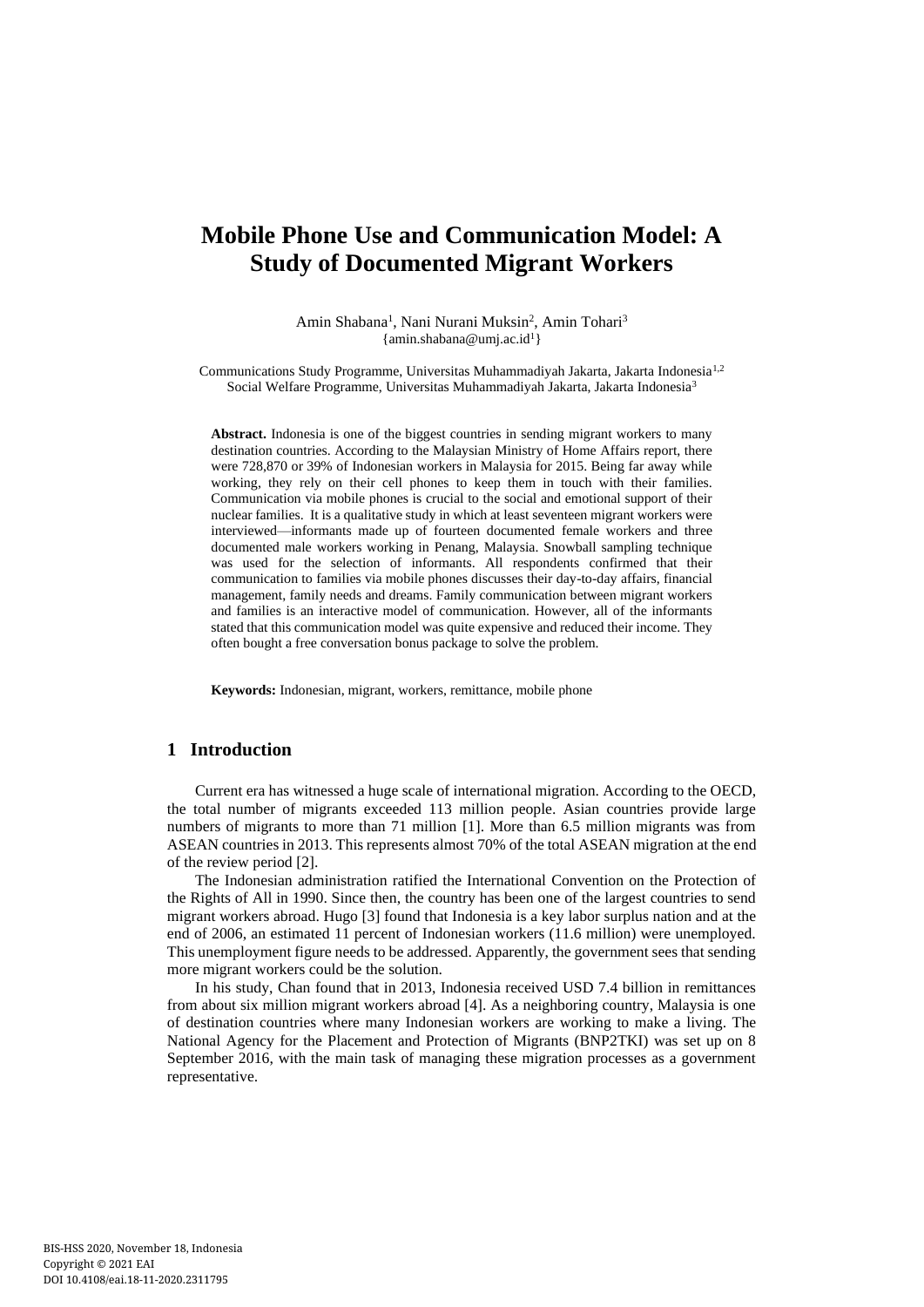#### **1.1 Migrant Worker**

The International Labor Organization (ILO) officially defines a migrant worker as a person who moves from one country to another with a view to being employed [5]. Chan sees that migration is defined in terms of a win-win situation in which migrants, countries of origin and destination, all benefit from cooperation to facilitate transnational temporary migration [4].

UN study in 2011 reported that the estimated number of international migrants increased to 214 million in 2010, with 60 per cent residing in more developed regions, making up 10.3 per cent of the host country population [6]. Meanwhile, the World Bank and the Global Commission on International Migration are optimistic that migrants serve as 'developing agents' and that labor migration is increasingly positive [7].

In the context of Indonesia, Chan's study revealed that the Indonesian administration is part of other neoliberalizing countries that are actively stimulating labor migration as a temporary solution to national unemployment and poverty. Moreover, a long time since the migration representations used by BNP2TKI as a path to sustainable development [4], the new order regime has been encouraging labor migration as a term of "development" since the mid-1980s. In order to facilitate these migration processes, Constable's study indicated that government had issued a licensing regime in 2004. Regimes when not strictly enforced for recruitment agencies. It quickly stimulated the rate of transnational labor migration, especially female migration, which increased dramatically in the aftermath of the 1997 Asian financial crisis [8].

Although Malaysia is not yet a signatory to the International Convention on the Protection of the Rights of All Migrant Workers and Members of Their Families, it remains a popular destination for foreign labor. On the basis of the Malaysian Ministry of Home Affairs report in 2015, Indonesia is not only the sending country, but also the largest overall number of workers compared to other foreign jobs. There were 728,870 or 39% of Indonesian workers in Malaysia, followed by Nepal (24%), Bangladesh (13%) and Myanmar (7 percent) [5] [9].

Migrant workers in Malaysia are classified as legal (documented) and illegal (undocumented workers. Unfortunately, it is estimated that approximately 60 per cent of illegal migrants are flooding the domestic labor market in Malaysia [9]. Indonesia has to deal with many legal cases caused by a large number of illegal workers in the neighboring country.

As a sending country, Indonesian migrant workers are being dominated by female migrant workers. The number of figures is about 80% of total worker population. It means remaining number is man migrant workers. More than half of women workers are working in Malaysia and Saudi Arabia. The majority of them come from rural areas with uneducated backgrounds. The situation makes them work in informal sectors, such as domestic workers. Depicting the women workers contribution, people grant them Indonesian as national "heroes". In the meantime, Hamid also found that other migrant workers (including man workers) can be found in a number of sectors such as construction, agriculture, manufacturing, food, electronic, textile, domestic, and entertainment [9].

#### **1.2 Communication Model**

Wilbur Schramm says communication usually requires about three elements-the resource, this communication plus the desired destination. Ultimately, the original source encodes a communication in addition to direct that to its desired destination via some programmers, in which the message is usually obtained in addition to decoded. Figure 1 shows Shramm's communication model, which is often used as a reference for many communication researchers around the world.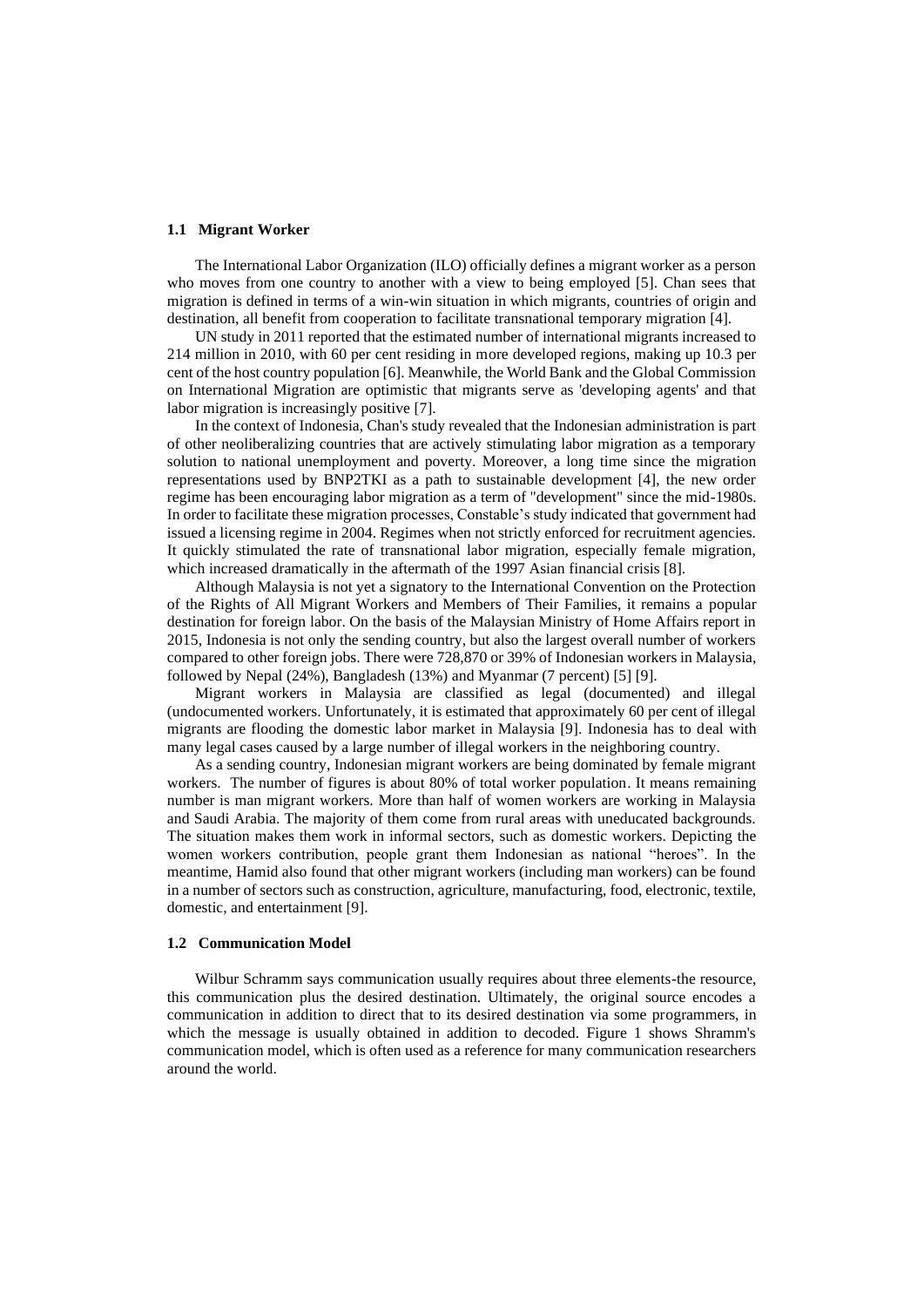

**Fig. 1.** Schramm's model

#### **1.3 Mobile Phone Use**

Migrant workers often must deal with human rights cases since the very beginning of their departure in the host country to the destination country. A number of cases showed that the labor's rights prone to be violated by many parties irresponsibly. Therefore, migrant workers must be educated with human rights knowledge. Human rights comprise basic rights belong to all human beings in the world from their birth to death [9]. Besides materialistic rights as compensation for their works, one of basic rights for migrant workers is to keep communicating with their families and peers. Communication is very important to gain social and emotional support from being apart from their beloved ones.

Migrants thank the advancement of communication networks through information and communication technologies (ICTs) which enables them to stay in touch with families in their homeland. The current tool of borderless communication technology attached to migrants' life is mobile phones. There are immense previous studies discuss the use of mobile phones by migrants from different points of view. Most of studies predominantly focus on how mobile phones enable migrants to maintain social support, a sense of closeness and communicate with their distant family members in the host country [6]. Whereas there are many messages discussed during the communication process occurs. One of the possible issues discussed is the use of remittance for any purpose. Unfortunately, there is still a lack of study in analyzing the use of mobile phones of migrant workers in managing remittance with their relatives in the village. This study investigates the difference between man and woman migrant workers' use of mobile phones in managing remittance with their families.

### **2 Method**

We investigate gender differences related to the difference between man migrant workers and women migrant workers' use of mobile phones in managing remittance with their families. The study was conducted among Indonesia men and women workers who work in Penang, Malaysia. The total number of informants was 7 workers, consist of 3 men workers and 4 women workers. Woman respondents more than men because the number of woman workers are more than man workers.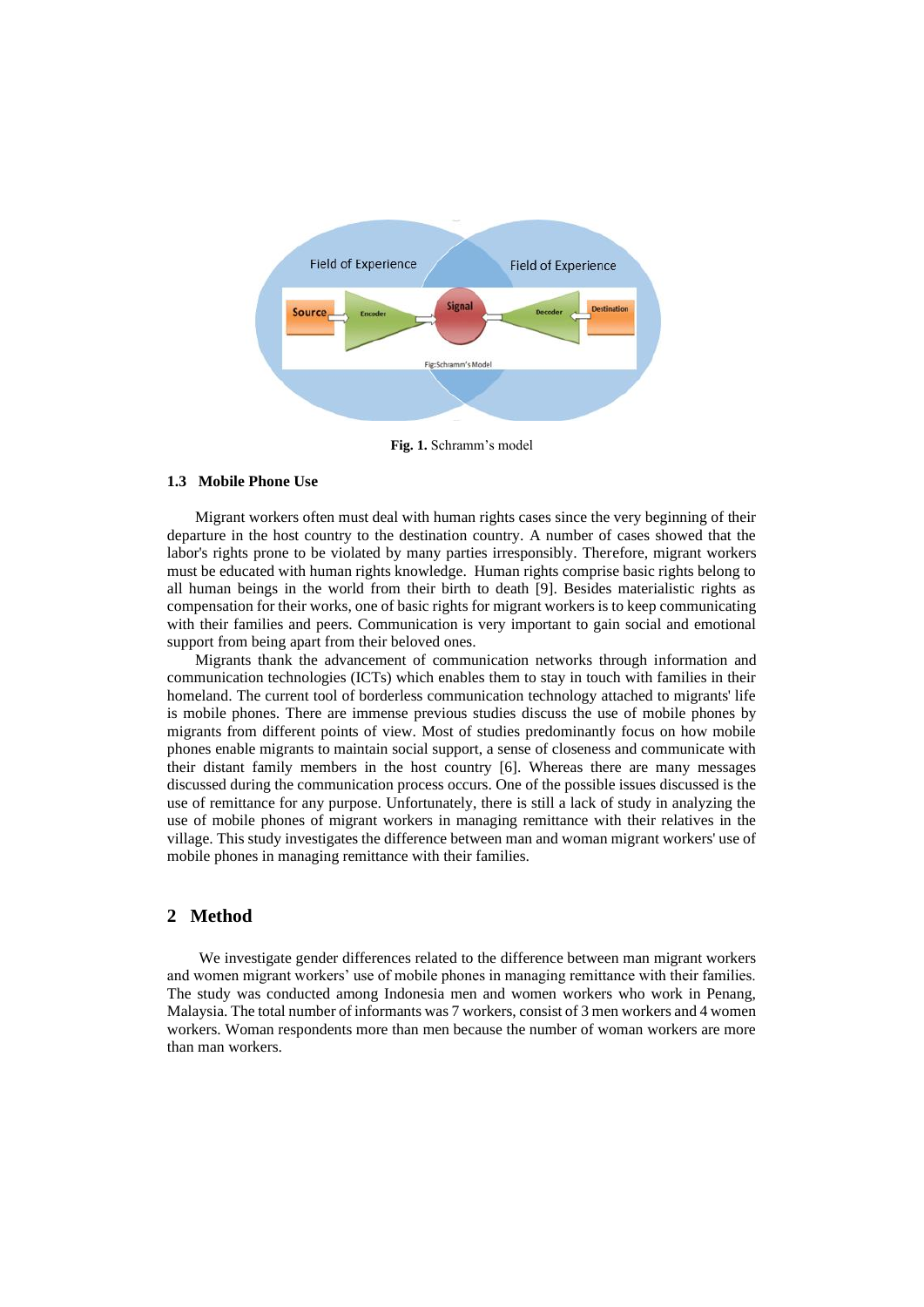Men respondents are all documented blue-collar workers. Meanwhile, women workers consist of 4 documented blue-collar workers. The informant selection uses snowball sampling contacted for the first stage via Indonesia General Consulate office in Penang, Malaysia. Semistructured interview guides were conveyed to search for informants' perspective on how they use mobile phone in managing the remittance with their families. Throughout the study, ethical procedures were carried out, such as informing respondents that participation was voluntary and they could withdraw from the study at any time. The maps the usage of mobile phones by respondents currently working in Malaysia is presented in Table 1.

| Info                                                            | <b>Man Migrant Workers</b>            |                         |                                             | <b>Woman Migrant Workers</b>  |                                 |                               |                               |
|-----------------------------------------------------------------|---------------------------------------|-------------------------|---------------------------------------------|-------------------------------|---------------------------------|-------------------------------|-------------------------------|
|                                                                 | 1                                     | 2                       | 3                                           | 4                             | 5                               | 6                             | 7                             |
| How<br>many<br>mobile phone                                     | 1                                     | 1                       |                                             | $\mathbf{1}$                  | 1                               | 1                             | $\mathbf{1}$                  |
| Provider                                                        | Malaysia'<br>s provider               | Malaysia's<br>provider  | Malaysia's<br>provider                      | Malaysia's<br>provider        | Malaysia's<br>provider          | Malaysia's<br>provider        | Malaysia's<br>provider        |
| Family's<br>provider                                            | Indonesia'<br>s provider              | Indonesia's<br>provider | Indonesia's<br>provider                     | Indonesia's<br>provider       | Indonesia's<br>provider         | Indonesia's<br>provider       | Indonesia's<br>provider       |
| often<br>How<br>communicate<br>with family                      | Weekly                                | Weekly-<br>Biweekly     | Weekly-<br>Biweekly                         | More than<br>once a week      | Daily, 3<br>times a day         | More than<br>once a week      | More than<br>once a week      |
| Call or to be<br>called                                         | Call                                  | Call                    | Call                                        | Call                          | Call                            | Call                          | Call                          |
| Who<br>do<br>you<br>call                                        | Child<br>Wife                         | Parents                 | Parents                                     | Parents                       | 3 children                      | Parents                       | Parents                       |
| Phone call/ wa<br>wa video<br>call/<br>call/<br>text<br>message | Phone call                            | Phone call              | Phone call                                  | WA video<br>call              | WA video<br>call                | Phone call                    | Phone call                    |
| media<br>Social<br>use                                          | Messange<br>$\mathbf{r}$<br><b>FB</b> | <b>FB</b>               | <b>FB</b>                                   | FB, WA                        |                                 | FB, IG                        | FB, IG                        |
| Active socmed<br>user?                                          | Weekly<br>update                      | Moonthly<br>update      | Weekly<br>update                            | More than<br>once a week      | More than<br>once a week        | More than<br>once a week      | More than<br>once a week      |
| Reason to call                                                  | Caring                                | Caring                  | Caring                                      | Caring                        | Caring                          | Caring                        | Caring                        |
| of<br><b>Topics</b><br>communication                            | -Work<br>- Dreams<br>-Child           | -Work<br>-daily life    | Work<br>Daily life<br>Saving<br>Girl friend | Daily life<br>Family<br>needs | Personal<br>life<br>Daily needs | Daily life<br>Dreams<br>Study | Work<br>Daily life<br>Paremts |
| Obstacle<br>of<br>communication                                 | Network<br>Costly                     | Costly                  | Network<br>Costly                           | Costly                        | Costly                          | Costly                        | Costly                        |

**Table 1.** Mapping of Mobile Phone Use

## **3 Results and Discussion**

In this category, the researcher wants to find out information related to mobile phone use. These questions aim to answer the second research objective, namely the style of mobile phone use. So that all informants reveal the habits in using the mobile phone as a means of family communication and personal socialization purpose.

The use of mobile phones for migrant workers varies by country and company. Based on previous research in Hong Kong, the use of mobile phones while working is not too strict. In addition to regulations, employers also cannot forbid for fear of being suspected of committing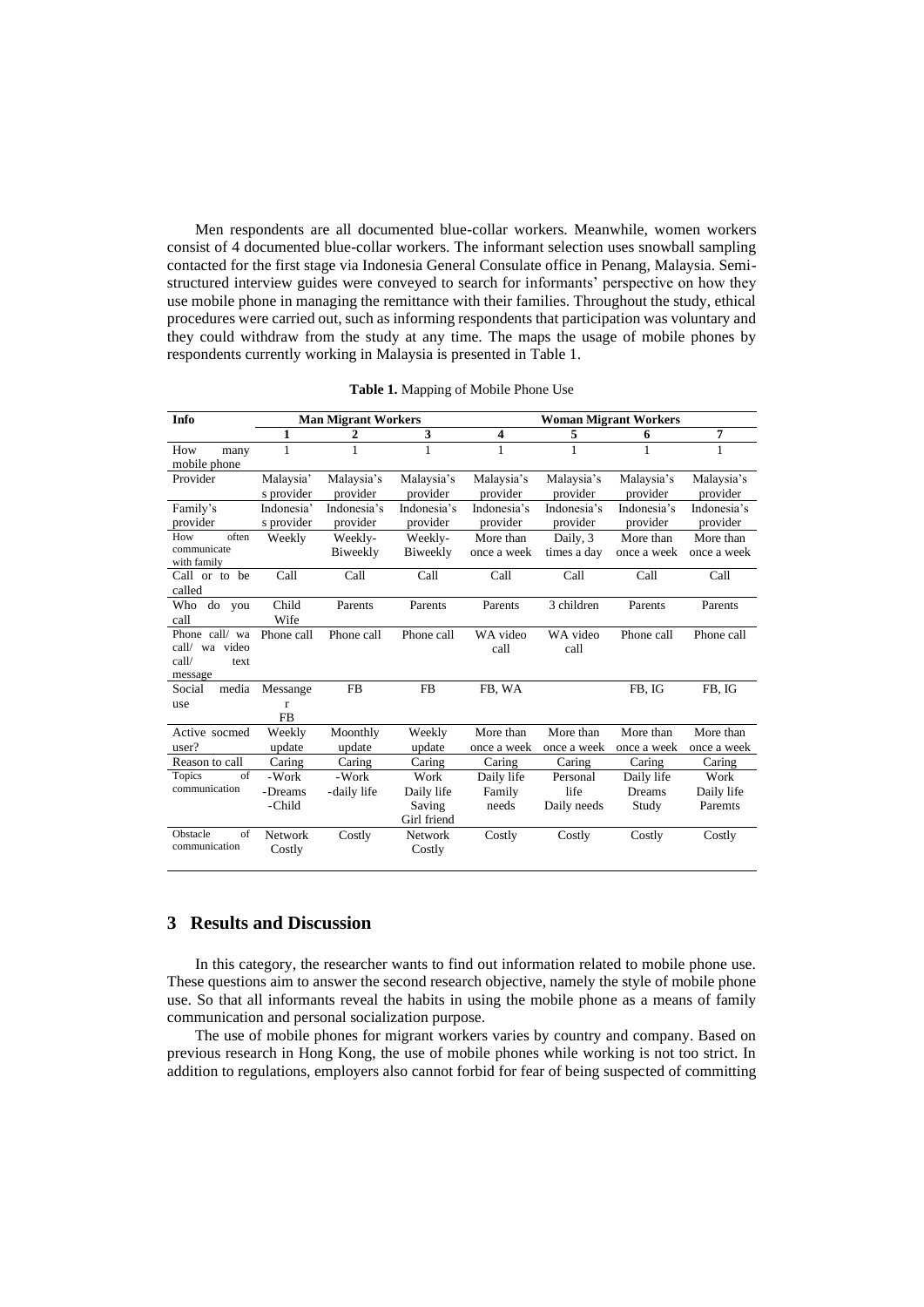human rights violations. Rules in Hong Kong allow migrant workers to sue employers if they are suspectly committing and restricting the rights of migrant workers. The fulfillment of the right to communicate is also considered part of workers' rights.

While in Malaysia, Indonesian migrant workers cannot be as free as in Hong Kong. The weakness of the Indonesian Government's diplomacy, such as in regulating policies regarding migrant workers with the Malaysian Government, makes migrant workers often face various problems. This situation causes companies and employers who employ migrant workers to be more dominant in determining applicable regulations, including the use of mobile phones. All informants shared that they kept their cellphones in the locker while working.

The researcher's initial question to the informant concerns information about the ownership of the cellphone and the choice of provider of the device. This information is essential in order to be able to distinguish how the ownership of Indonesian mobile migrant workers in Penang, Malaysia, who are working under the policies of the government and Malaysian companies. Besides, information about the ownership of telecommunications equipment can also be a marker of the lifestyle of migrant workers in utilizing this rapidly developing information technology.

The second question relates to the communication patterns of each migrant worker and family using a cellphone. The information is intended to describe the depth of long-distance interactions managed by each party. In addition to the intensity, each respondent's answer proves what kind of family communication patterns are established by migrant workers with family members who live far away in their hometown.

The last category of questions is about the use of social media via mobile phones from migrant workers. Like the influence of social media in other community groups, this study wants to explore the extent of the habits of Indonesian migrant workers using social media. Activities using social media for most Indonesians and the world have become a lifestyle. For this reason, it is essential knowing whether this also applies to migrant workers in Penang, Malaysia.

All informants understood enough of the second question component from the researcher. They are enthusiastic about answering every question and answering it smoothly. Shortly, they understand the purpose of the questions from researchers. The absence of rejection from groups of male and female migrant workers makes the process of extracting this information go quite smoothly.

### **4 Conclusion**

Based on the communication model from Schramm, family communication that occurs between migrant workers and families is an interactive communication model. First, source, this role can be done by PMI and family. However, in this situation, the initiative often comes from the PMI. They first make the communication, while the family does only in certain urgent situations. Second, encoding, various messages sent are very diverse in the process of communication between PMI and the family. Third, signal, the process of conveying messages from PMI, is channeled through communication media in the form of mobile phones. This technology also bridges the encoding and decoding process in the form of language/text/images/video. Interference also occurs in this communication media during the communication process. Fourth, decoding; is a process of understanding the meaning of messages sent by PMI to the family. Fifth, destination; the family often does this role. Since only the PMI knows the right time to make long-distance communication, the family members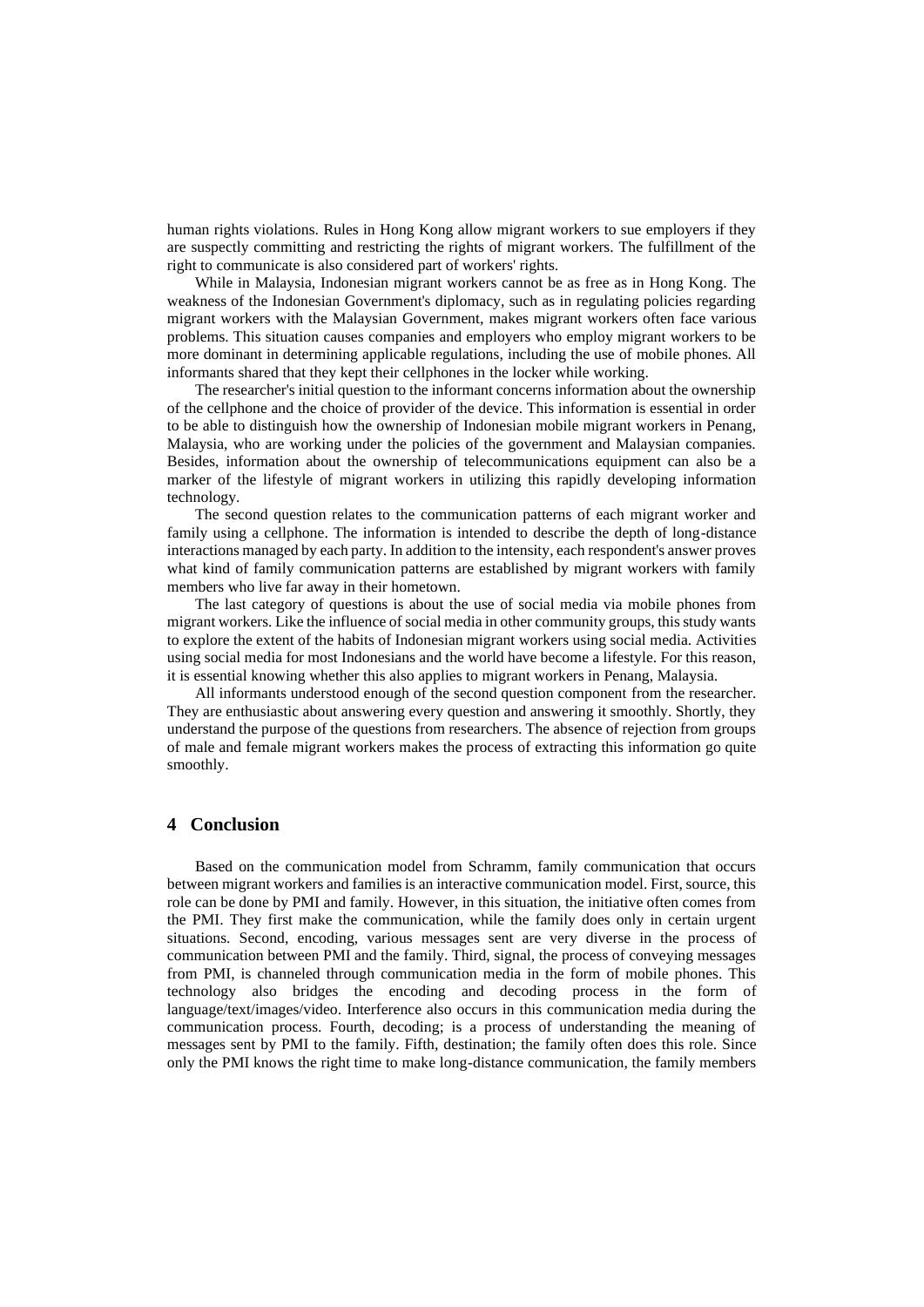mostly act as a decoder. Sixth, feedback; despite conducting long-distance communication, but the feedback from the communication that occurs is direct. It is because mobile phone technology allows feedback to be instantaneous or real time, except when the noise occurs in the form of signal interference. Seventh, fields of experience or psychological effects also influence the communication process using this mobile phone. Situations, where PMI works away from family, encourage this moment of communication as a crucial moment. It also provides psychological effects for both parties.

Then, the mapping of mobile phone use concluded as follows. First, migrant workers in Penang who were informants of this study only use 1 mobile phone along with Malaysia's telecommunications provider. Whereas they communicate with family members who use providers from Indonesia. Second, women migrant workers are likely getting more in touch with their families via mobile phones than men migrant workers. Women migrant workers communicate at least once a week, while men migrant workers only once a week or less. However, the initiative to communicate generally comes from migrant workers instead of families. Men migrant workers tend to prefer to communicate by direct phone calls, while women migrant workers are more varied, among others using video call facilities from WhatsApp platform. Third, regarding social media use on mobile phones, women migrant workers are more active than men workers. They use social media every day, while men migrants weekly or even monthly based. Fourth, all respondents stated that communicating with families using a mobile phone as a form of caring for the family. Talks are on daily life, financial management, family needs, and expectations. Nevertheless, each informant stated that such communication bond is a costly activity. To solve the problem, they buy a package top up with a free conversation for a certain time as a bonus. Fifth, male migrant workers communicate via mobile phones to families with a shorter duration of about 5-10 minutes. While female migrant workers tend to communicate more than 10 minutes.

#### **5 Acknowledgement**

.

This research received support from the Ministry of Research and Technology of National Agency for Research and Technology, LPPM Universitas Muhammadiyah Jakarta (UMJ), Faculty of Social and Political Sciences UMJ, The National Board for the Placement and Protection of Indonesian Overseas Workers (BP2MI), BP2MI Mataram, BP2MI Cirebon, Migrant Care, SBMI , Indonesia Migrant Workers and all those who contributed to the implementation of the research.